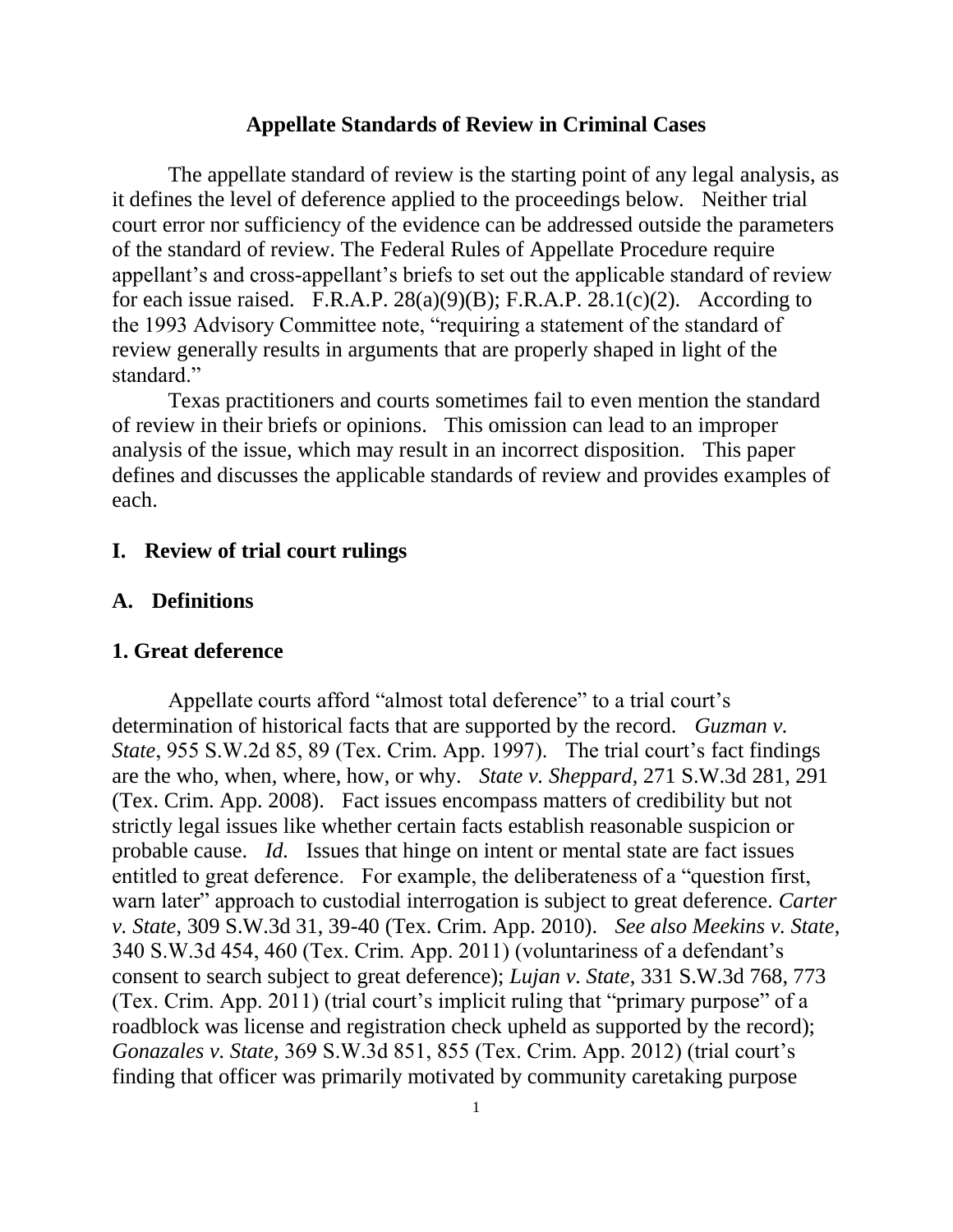depends on credibility and demeanor); *Watkins v. State*, 245 S.W.3d 444, 448 (Tex. Crim. App. 2008) (purposeful discrimination/Batson).

Great deference applies to the determination of fact issues even if they are not based on credibility and demeanor. *Manzi v. State*, 88 S.W.3d 240, 243 (Tex. Crim. App. 2002). This is so even if the findings are based on: controverted affidavits, *Id.* at 244, uncontroverted affidavits, *Charles v. State*, 146 S.W.3d 204, 206 (Tex. Crim. App. 2004), or a videotape. *Montanez v. State*, 195 S.W.3d 101, 109 (Tex. Crim. App. 2006). "Although appellate courts may review *de novo*  'indisputable visual evidence' contained in a videotape, the appellate court must defer to the trial judge's factual finding on whether a witness actually saw what was depicted on a videotape or heard what was said during a recorded conversation." *State v. Duran*, 396 S.W.3d 563, 570-71 (Tex. Crim. App. 2006). Deference is the proper standard when a video is admitted, even if it is not viewed by the judge. *Tucker v. State*, 369 S.W.3d 179, 185 (Tex. Crim. App. 2012).

Great deference applies even if the trial judge is not in an appreciably better position than the court of appeals to make credibility determinations. The deference afforded to a trial judge's determination of the facts is based on the expertise and experience judges acquire in fulfilling that role and the notion that substitution of an appellate court's judgment for that of the trial court would not be an efficient use of resources. *Manzi*, 88 S.W.3d at 243-44 (citing *Anderson v. City of Bessemer City, North Carolina*, 470 U.S. 564, 573-75 (1985)).

#### **2.** *De novo*

 $\overline{a}$ 

Legal issues, such as probable cause, are reviewed *de novo*. *Guzman*, 955 S.W.2d at 89.<sup>1</sup> Similarly, application of law-to-fact issues that do not turn on credibility and demeanor are subject to *de novo* review. "The fact that credibility and demeanor are important factors in the trial court's assessment does not always mean that the question 'turns' on an evaluation of credibility and demeanor." *Abney v. State*, 394 S.W.3d 542, 547 (Tex. Crim. App. 2013). "Rather, a question 'turns' on credibility and demeanor 'when the testimony of one or more witnesses, if believed, is always enough to add up to what is needed to decide the substantive issue.'" *Id.* (citing *Loserth v. State*, 963 S.W.2d 770, 773 (Tex. Crim. App. 1997)).

<sup>&</sup>lt;sup>1</sup>The exception to *de novo* review of probable cause determinations is the magistrate's finding of probable cause when issuing a search warrant. This determination is reviewed with great deference, due to the constitutional preference for search warrants over warrantless searches. *Swearingen v. State*, 143 S.W.3d 808, 810-11 (Tex. Crim. App. 2004).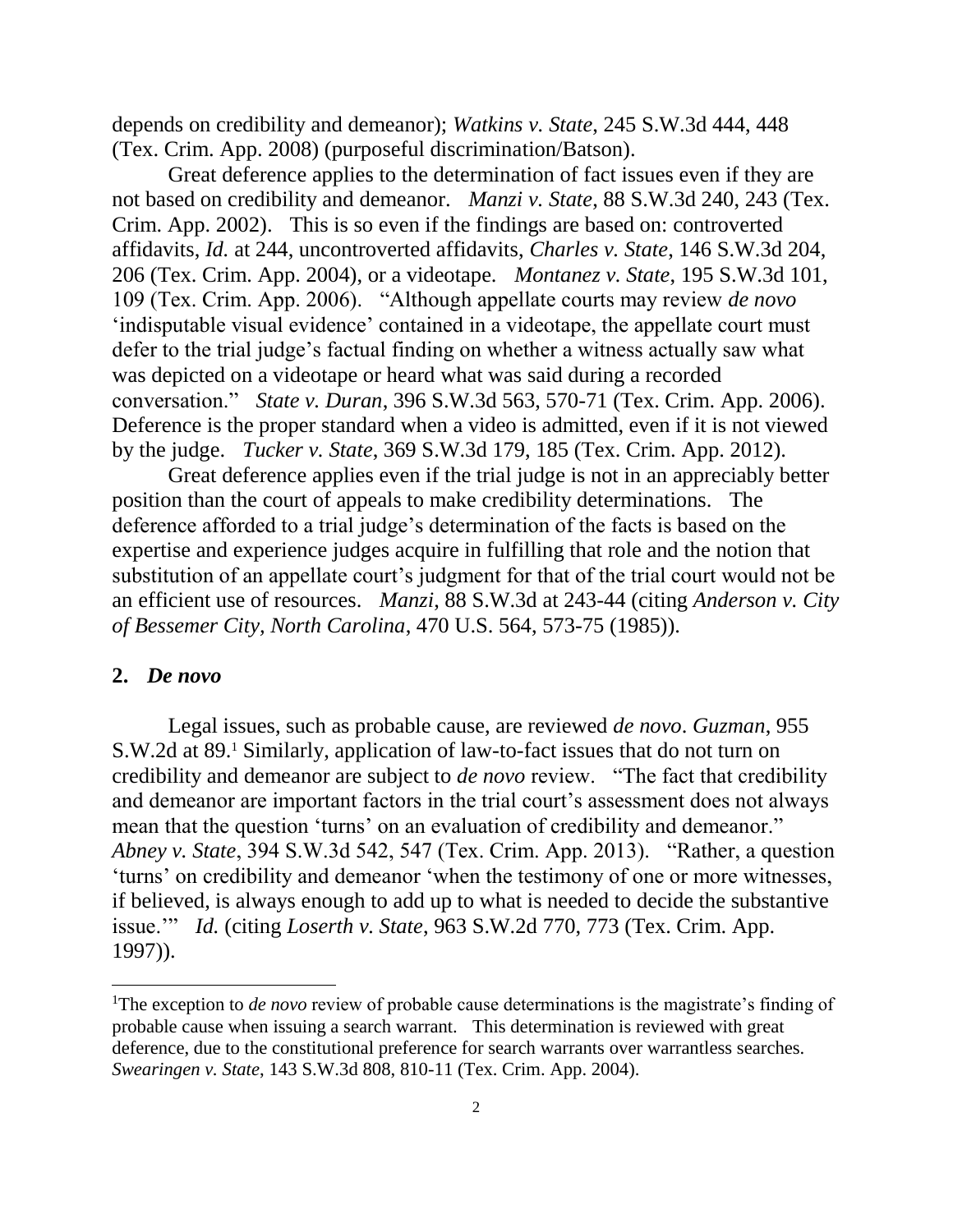Many issues involve mixed questions of law and fact, such as: admissibility of an oral confession; *Romero v. State*, 800 S.W.2d 539, 543 (Tex. Crim. App. 1990); the primary purpose of a traffic checkpoint; *Lujan v. State*, 331 S.W.3d 768, 772 (Tex. Crim. App. 2011); whether a suspect is in custody; *Herrera v. State*, 241 S.W.3d 520, 526 (Tex. Crim. App. 2007); the authority of a third party to consent to a search *Hubert v. State*, 312 S.W.3d 554, 559-60 (Tex. Crim. App. 2010); and the reasonableness of a detention. *Kothe v. State*, 152 S.W. 3d 54, 62-63 (Tex. Crim. App. 2004). The trial court determines what the facts are, and the appellate court accepts those facts as true if supported by the record. This is the great deference part of the analysis. But the appellate court determines *de novo* whether the accepted facts establish that the detention was reasonable, because '"reasonableness' is ultimately a question of substantive Fourth Amendment law." *Id*.

It is essential that courts correctly determine whether the issue at hand is a fact issue or a legal issue. The distinction between the two is not always an easy one. The Court of Criminal Appeals has recognized the problems created when courts confuse "the apples of explicit factual findings with the oranges of conclusions of law," and urged trial judges to make explicit fact findings and credibility determinations to avoid speculation on appeal. *Sheppard*, 271 S.W.3d at 291-92 (Tex. Crim. App. 2008).

For example, in *Robinson v. State*, 377 S.W.3d 712 (Tex. Crim. App. 2012), the officer stopped Appellant for failing to signal when his car moved from one street to another at a curve in the road, which the officer testified was a "turn." The defendant claimed that, because one street ended where the other began, he did not turn but merely followed the road, so no signal was required. The necessity of an article 38.23 instruction hinged on whether the question of the car's movement was a fact issue or a legal issue. The Court of Criminal Appeals concluded that the issue was legal, not factual; the witnesses simply disagreed about the significance of undisputed facts. *Id.* at 720.

### **3. Abuse of discretion**

The abuse of discretion standard applies most often to the trial court's evidentiary rulings. The test for abuse of discretion is "whether the trial court acted without reference to any guiding rules and principles" or "whether the act was arbitrary or unreasonable." *Downer v. Aquamarine Operations, Inc*., 701 S.W.2d 238, 241-42 (Tex. 1985). "The mere fact that a trial judge may decide a matter within his discretionary authority in a different manner than an appellate judge in a similar circumstance does not demonstrate that an abuse of discretion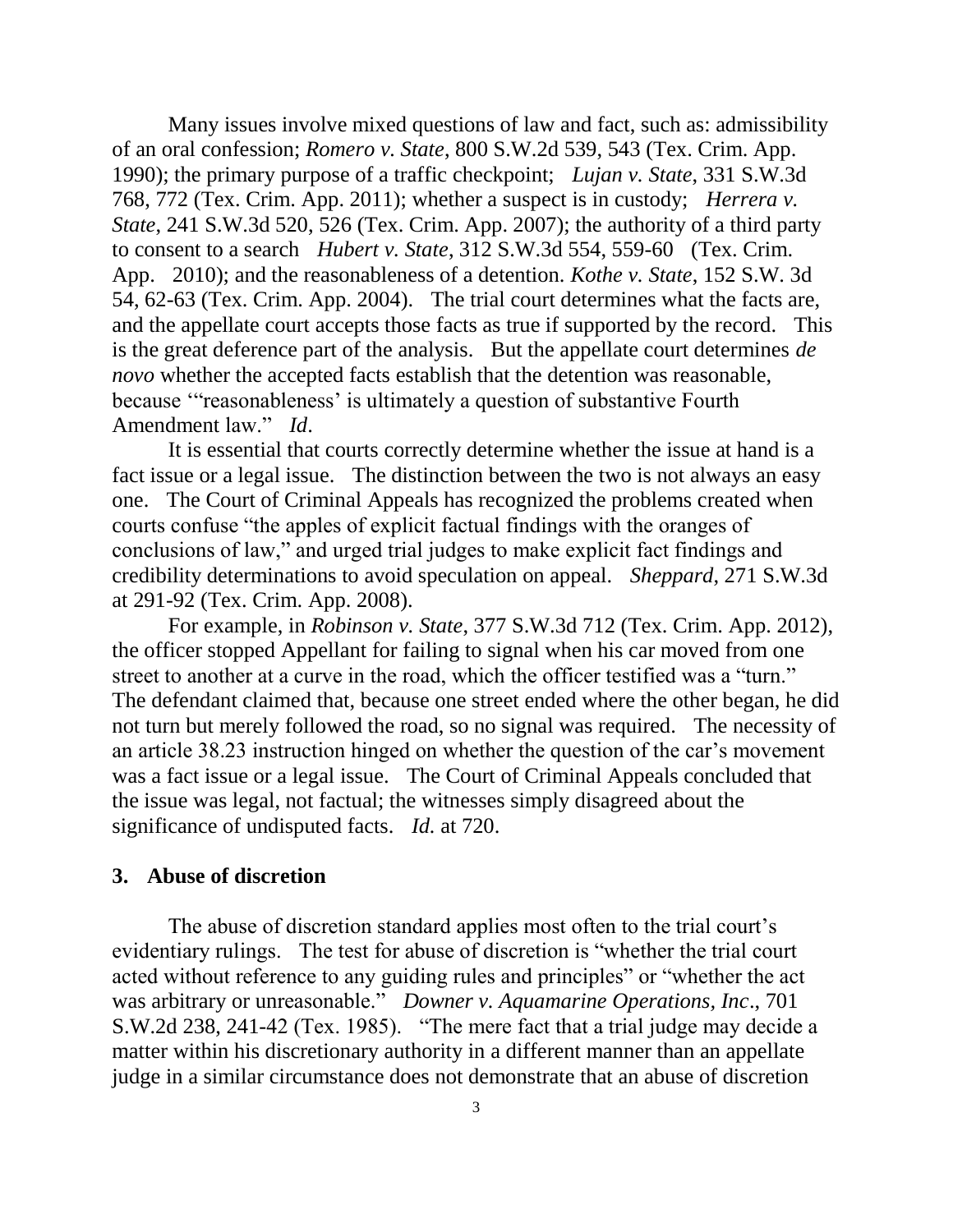has occurred." *Id.* Reasonable minds can differ on issues such as the relevance of a particular piece of evidence, and "as long as the trial court's ruling was at least within the zone of reasonable disagreement," the appellate court should not substitute its reasonable perception for that of the trial judge. *Montgomery v. State*, 810 S.W.2d 272, 291(Tex. Crim. App. 1990) (op'n on rehearing). However, it explained, "when it is clear to the appellate court that what was perceived by the trial court as common experience is really no more than the operation of a common prejudice, not borne out in reason, the trial court has abused its discretion." *Ibid.*

The degree of latitude the abuse of discretion standard allows means that a trial judge, who must decide between two opposing rulings, could under some circumstances choose either option and still be upheld on appeal. *See Perillo v. State*, 758 S.W.2d 567, 577 (Tex. Crim. App. 1988) (no abuse of discretion in granting challenge for cause when the record, "presents an adequate basis to support the trial court's ruling *either* that the venireman was challengeable, as in fact the court ruled here, or that she was not.").

In *Guzman v. State*, 955.S.W.2d at 89, the Court of Criminal Appeals took pains to explain that the abuse of discretion standard continues to apply to evidentiary rulings, and that the *de novo*/great deference standard applies to a different type of trial court ruling. It explained:

Our decision in this case in no way affects this Court's holdings in cases such as *Montgomery. Montgomery* sets out the standard by which appellate courts review trial courts' evidentiary rulings which is an abuse of discretion standard. An appellate court's review of a trial court's evidentiary rulings generally does not involve an "application of law to fact question" or a "mixed question of law and fact."

By this, *Guzman* may have meant that evidentiary rulings do not involve credibility determinations. For example, in *Sanchez v. State*, 354 S.W.3d 476, 487-88 (Tex. Crim. App. 2011), the Court of Criminal Appeals, addressing the outcry statute, held, "[Art. 38.072] charges the trial court with determining the reliability based on 'the time, content, and circumstances of the statement;' it does not charge the trial court with determining the reliability of the statement based on the credibility of the outcry witness." Similarly in a *Kelly/Daubert* hearing, the trial court's gatekeeper function requires it to exclude evidence that is not scientifically reliable, but credibility of the evidence and the witness is a matter for the jury. *Vela v. State*, 209 S.W.3d 128, 135-36 (Tex. Crim. App. 2006). Therefore, when addressing evidentiary rulings, the appellate court does not defer to fact findings and address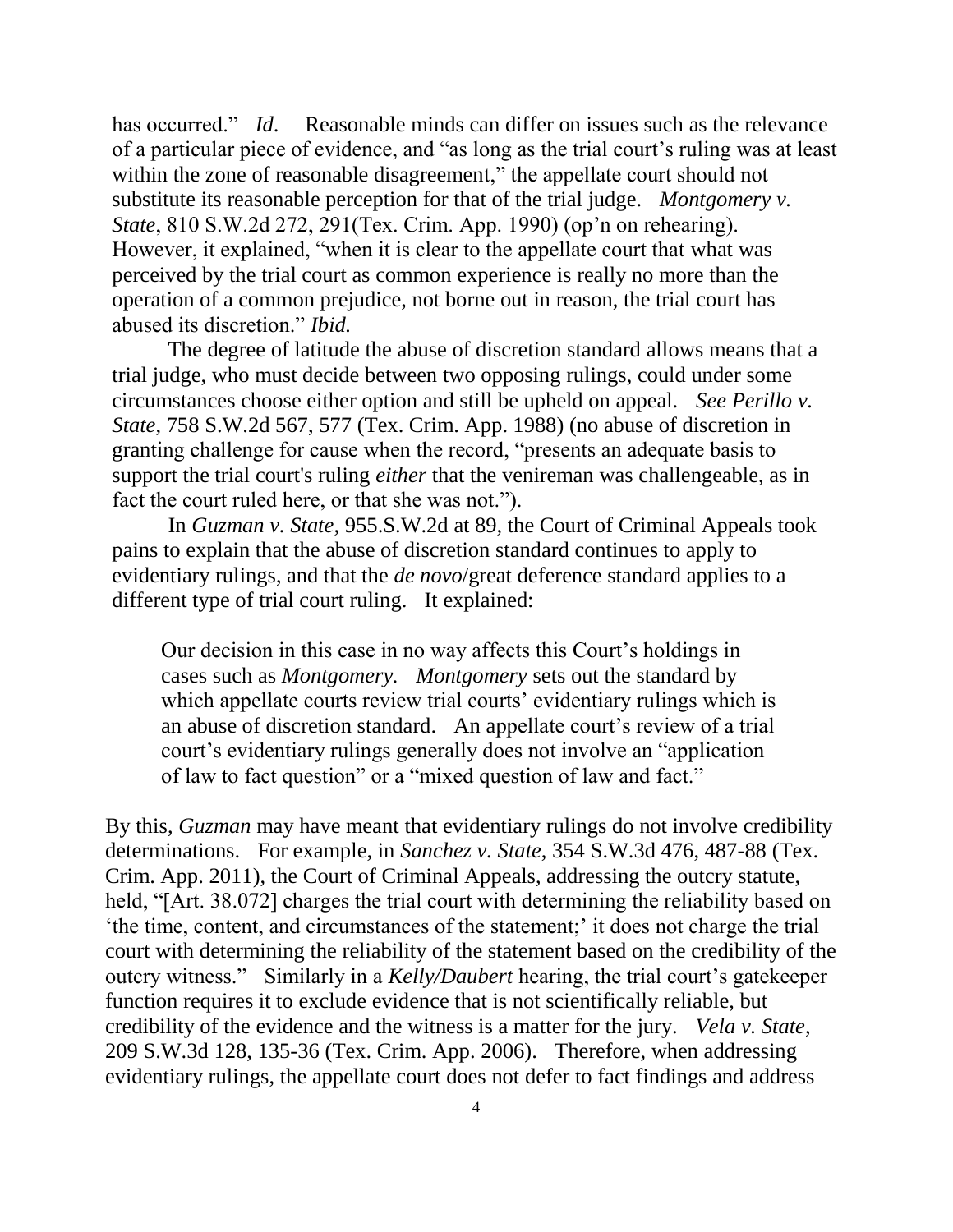legal issues *de novo*, it addresses whether the trial court's ruling was within the zone of reasonable disagreement.

However, courts occasionally use "great deference" seemingly interchangeably with "abuse of discretion." For example, in *Pierson v. State*, \_\_S.W.3d \_\_ No. PD-0613-13, 2014 Tex. Crim. App. LEXIS 539 (Tex. Crim. App. 2014), the Court of Criminal Appeals held that great deference is afforded the trial court's decision to grant a mistrial when the decision is based on potential jury bias. Id at \*27. It noted that the judge is in the best position to gauge the juror's demeanor. *Id.* at \*29. It concluded that because the judge did not act irrationally by determining that an instruction to disregard would not remediate the bias, he did not abuse his discretion in granting the mistrial. *Id*. at \*31. *See also Green v. State*, 374 S.W.3d 434, 441 (Tex. Crim. App. 2012) (applying abuse of discretion standard to the trial court's decision about whether the defendant was competent to be executed but recognizing that the "competency determination is, if not wholly a factual determination, at least a question of law and fact based on credibility and demeanor.").

# **4. Clearly erroneous**

A ruling is clearly erroneous "when the reviewing court is left with the firm conviction that a mistake has been committed." *Harris v. State*, 827 S.W.2d 949, 955 (Tex. Crim. App. 1992). When there are two permissible views of the evidence, the fact-finder's choice between them cannot be clearly erroneous. *Anderson v. City of Bessemer*, 470 U.S. at 574. There seems to be little difference between great deference and clearly erroneous. In *Carter v. State*, 309 S.W.3d 31, 39 n.39 (Tex. Crim. App. 2010), the Court found the clearly erroneous standard, "similar to our 'great deference' standard of review for all factual findings...if such findings are supported by the record." In *Whitsey v. State*, 796 S.W.2d 707 (Tex. Crim. App. 1989) (op'n on rehearing) the Court adopted the federal clearly-erroneous standard for *Batson* cases, finding it was "synonymous" with and "essentially the same" as the great deference or "supported by the record" standard. *Id.* at 721, 726. *Whitsey* noted that the Fifth Circuit had used the standards interchangeably. *Id*. at 726. The Court of Criminal Appeals has done the same. *See, e.g.*, *Davis v. State*, 329 S.W.3d 798, 815 (Tex. Crim. App. 2010) ("The trial court's determination is accorded great deference and will not be overturned on appeal unless it is clearly erroneous.").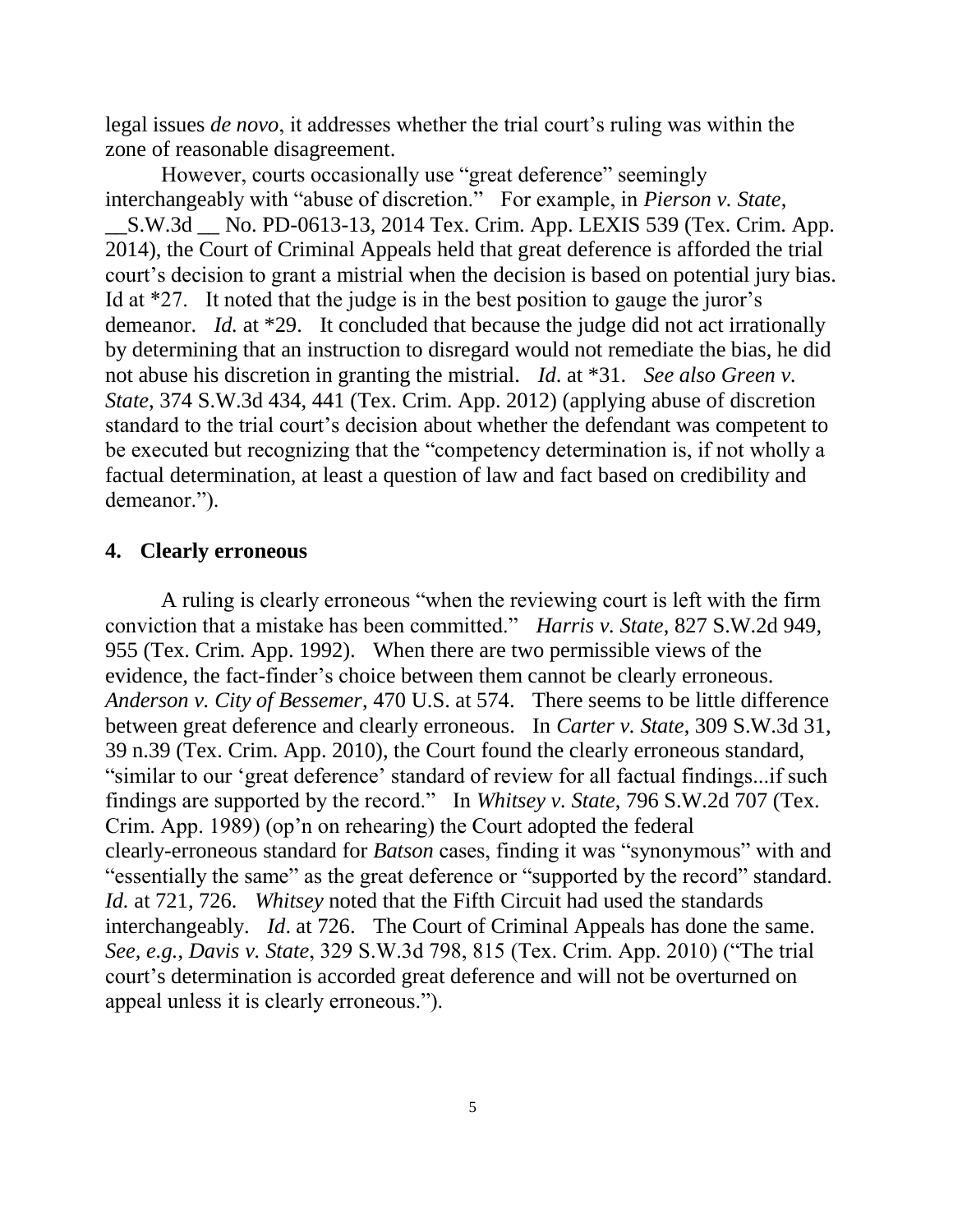### **B. Specific issues**

Sometimes, the standard of review is determined by the nature of the issue, *i.e.*, legal issues vs. fact issues. Sometimes, the standard is determined by the proceeding in which the issue is decided. For example, because the standard of review for a trial court's ruling on a motion for new trial or motion for mistrial is abuse of discretion, issues raised in those proceedings are subject to that standard of review.And sometimes the standard is determined by the nature of the law governing the issue, *e.g.,* rulings under the Rules of Evidence are reviewed under an abuse of discretion standard.

The following is a non-exclusive list of issues and their corresponding standard of review:

### **1. Admissibility under the Rules of Evidence:**

Abuse of discretion. *See, e.g., Tienda v. State,* 358 S.W.3d 633, 638 (Tex. Crim. App. 2012) (authentication); *Devoe v. State,* 354 S.W.3d 457, 469 (Tex. Crim. App. 2011) (Rule 404 (b)); *Montgomery v. State,* 810 S.W.2d 372, 391 (Tex. Crim. App. 1990). (Rule 403).

**2. Admissibility of scientific evidence:**Abuse of discretion. *Blasdell v. State,* 384 S.W.3d 824, 829 (Tex. Crim. App. 2012).

**3. Appointment of expert witness:** Abuse of discretion. *Stoker v. State*, 788 S.W. 2d 1, 16 (Tex. Crim. App. 1989).

**4. Bail:** Abuse of discretion. *Ex parte Gill*, 413 S.W.3d 425, 428 (Tex. Crim. App. 2013).

**5.** *Batson***:** Great deference/clearly erroneous. *Watkins v. State*, 254 S.W.3d 444, 448 (Tex. Crim. App. 2008); *Whitsey v. State*, 796 S.W.2d 707, 721 (Tex. Crim. App. 1989) (op'n on rehearing).

**6**. **Change of venue:** Abuse of discretion. *Gonzalez v. State,* 222 S.W.3d 446, 449 (Tex. Crim. App. 2007).

**7. Competency:** Abuse of discretion. *See, e.g., Green v. State*, 374 S.W.3d 434, 441 (Tex. Crim. App. 2012) (competency to be executed); *Chadwick v. State*, 309 S.W.3d 558, 561 (Tex. Crim. App. 2010) (competency to proceed *pro se*); *Montoya*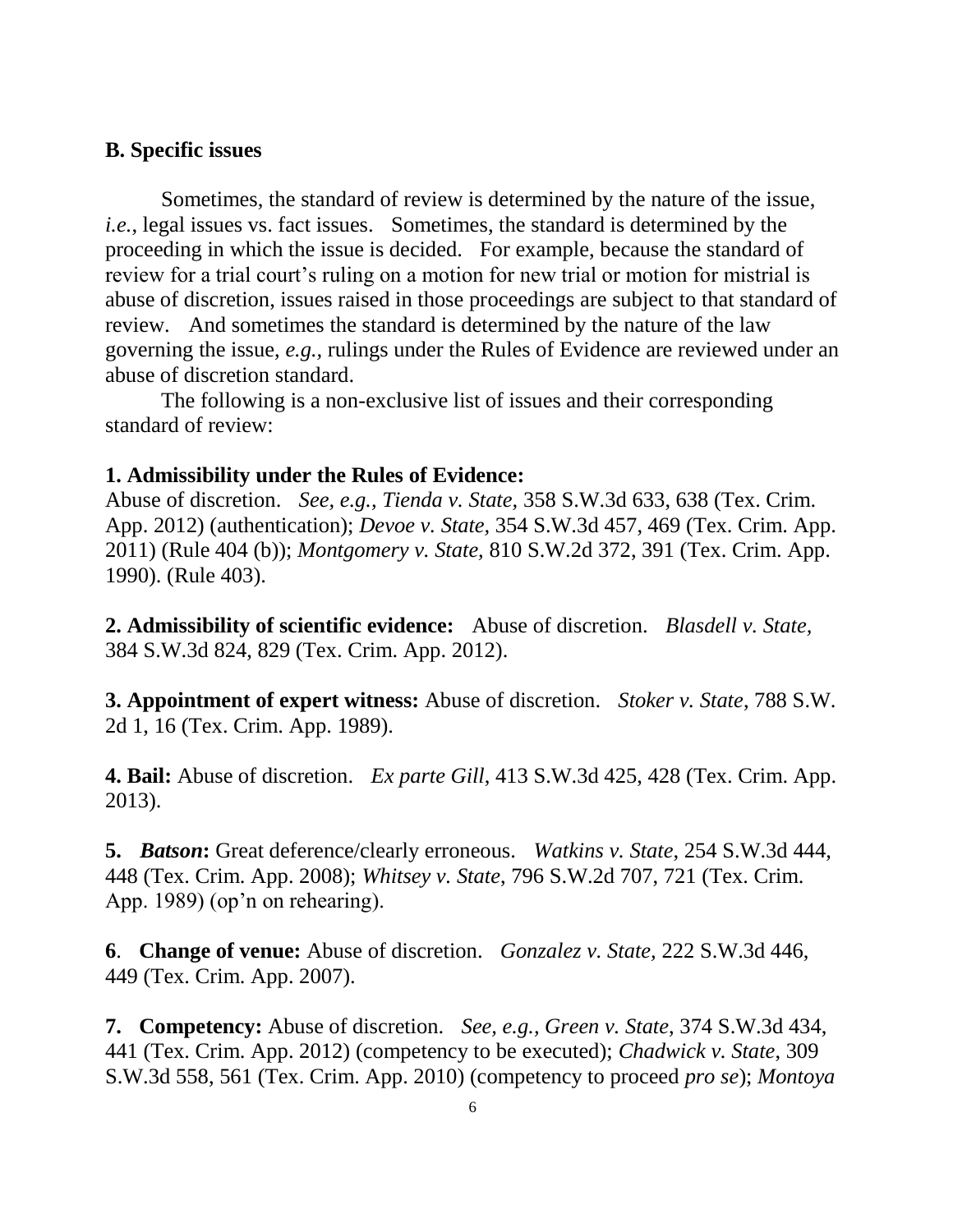*v. State*, 291 S.W.3d 420, 426 (Tex. Crim. App. 2009) (decision to inquire into competency).

**8. Confessions/voluntariness:** Great deference. *Carter v. State*, 309 S.W.3d 31, 41-42 (Tex. Crim. App. 2010).

# **9. Consent to search**

**Authority:** *De novo. Hubert v. State*, 312 S.W.3d 554, 559 (Tex. Crim. App. 2010). **Voluntariness:** Great deference/clearly erroneous. *Meekins v. State*, 340 S.W.3d 454, 460 (Tex. Crim. App. 2011).

**10. Constitutionality of a statute:** *De novo*. *Ex parte Lo*, \_\_S.W.3d \_\_, PD-1560-12, 2013 Tex. Crim. App. LEXIS 1594 at \*3 (Tex. Crim. App. 2013).

**11**. **Continuance:** Abuse of discretion. *Janecka v. State*, 937 S.W.2d 456, 468 (Tex. Crim. App. 1996).

# **12. Custodial interrogation**

**Custody:** *De novo. State v. Saenz*, 411 S.W.3d 488, 494-95 (Tex. Crim. App. 2013). **Interrogation:** *De novo. Alford v. State*, 358 S.W.3d 647, 653 (Tex. Crim. App. 2012). **Deliberateness of "question first, warn later" interrogation**: Great deference/clearly erroneous. *Carter v. State*, 309 S.W.3d 31, 39-40 (Tex. Crim. App. 2010). **Whether a defendant's rights were scrupulously honored**: *De novo. Alford v. State*, 358 S.W.3d 647, 653 (Tex. Crim. App. 2012). **Whether a booking question was objectively, reasonably related to an administrative interest:** *De novo*. *Id.* at 660.

**13. Discovery**: Abuse of discretion. *Ex parte Miles*, 359 S.W.3d 647, 670 (Tex. Crim. App. 2012).

# **14. DNA testing**

**Fact issues:** Great deference. *Rivera v. State*, 89 S.W.3d 55, 59 (Tex. Crim. App. 2002). **Reasonable probability that exculpatory test results would prove innocence:** *De novo*. *Ex parte Gutierrez*, 337 S.W.3d 883, 895 (Tex. Crim. App. 2011).

**15. Defenses/entitlement:** *De novo. Shaw v. State*, 243 S.W.3d 647, 658 (Tex. Crim. App. 2007).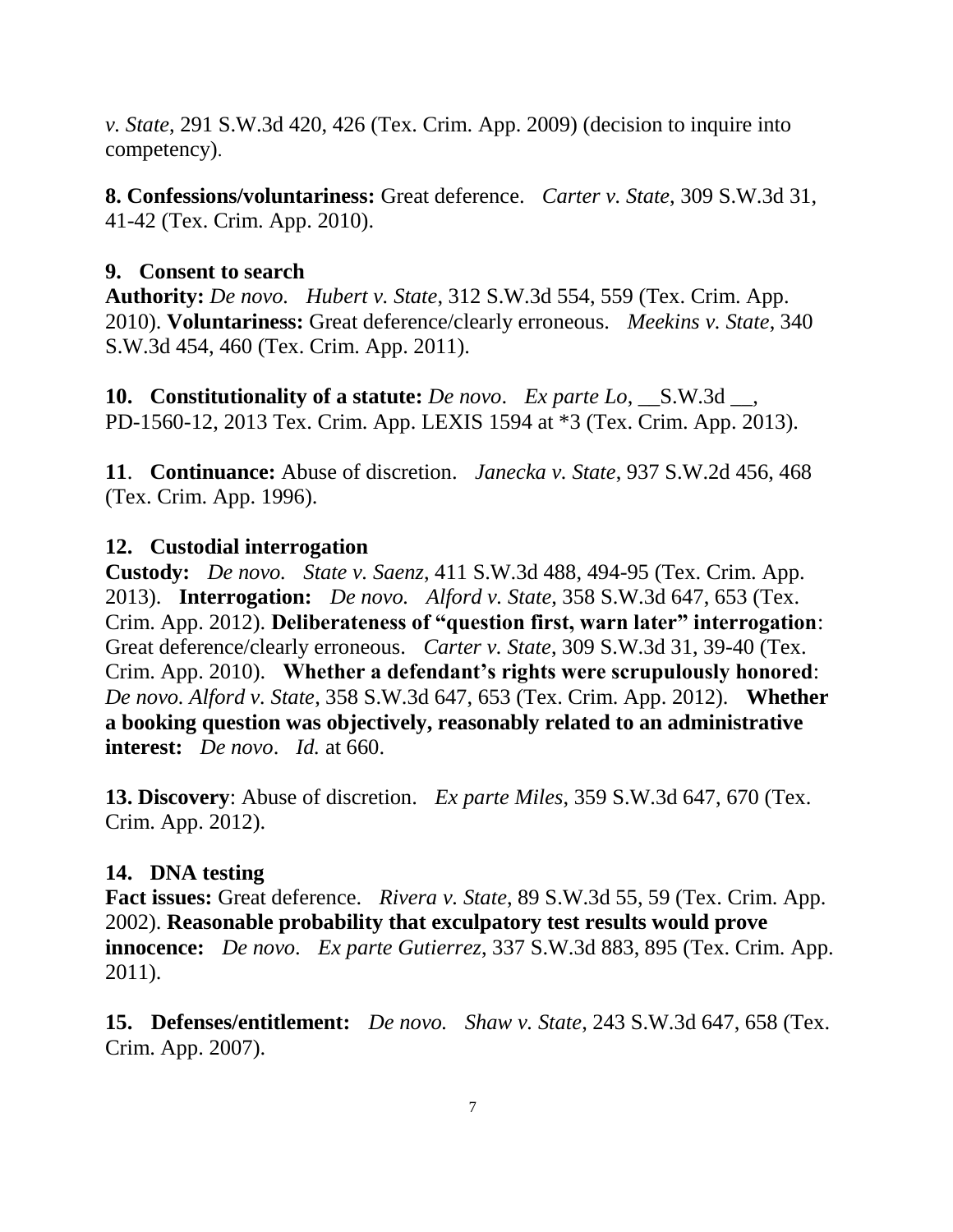**16**. **Detention:** *De novo*. *State v. Garcia-Cantu*, 253 S.W.3d 236, 241 (Tex. Crim. App. 2008).

**17. Disqualification of prosecutor:** Abuse of discretion. *Landers v. State*, 256 S.W.3d 295, 303 (Tex. Crim. App. 2008).

**18. Indigence:** "A reviewing court should uphold a trial court's ruling denying indigent status only if it finds that the trial court, having [applied the proper analysis] 'reasonably' believed the defendant was not indigent." *McFatridge v. State*, 309 S.W.3d 1, 6 (Tex. Crim. App. 2010).

**19. Interpreters:** Abuse of discretion. *Linton v. State*, 275 S.W.3d 493, 502-03 (Tex. Crim. App. 2009).

**20. Mistrial:** Abuse of discretion. *Hawkins v. State*, 135 S.W.3d 72, 76-77 (Tex. Crim. App. 2004). **Mistrial based on the risk of juror bias:** Great deference. *Pierson v. State*, \_\_S.W.3d \_\_, No. PD-0613-23, 2014 Tex. Crim. App. LEXIS 539 at \*27 (Tex. Crim. App. 2014).

**21. Motions for new trial:** Abuse of discretion. *Salazar v. State*, 38 S.W.3d 141, 148 (Tex. Crim. App. 2001).

**22. Motion to quash:** *De novo*. *State v. Moff*, 154 S.W.3d 599, 601 (Tex. Crim. App. 2004).

## **23. Perjured testimony**

**Falsity:** Great deference. *Ex parte Weinstein*, \_\_ S.W.3d \_\_\_, WR-78,989-01, 2014 Tex. Crim. App. LEXIS 123 at \*16-17 (Tex. Crim. App. 2014). **Materiality:**  *De novo*. *Id*.

## **24. Probable cause**

**No warrant:** *De Novo*. *Guzman v. State*, 955 S.W.2d 85, 87 (Tex. Crim. App. 1997). **Search warrant:** Great deference. *Swearingen v. State*, 143 S.W.3d 808, 810-11 (Tex. Crim. App. 2004).

**25. Reasonable suspicion:** *De novo. Arguellez v. State*, 409 S.W.3d 657, 663 (Tex. Crim. App. 2013).

**26. Recusal:** Abuse of discretion. *Gaal v. State*, 332 S.W.3d 448, 456 (Tex. Crim. App. 2011).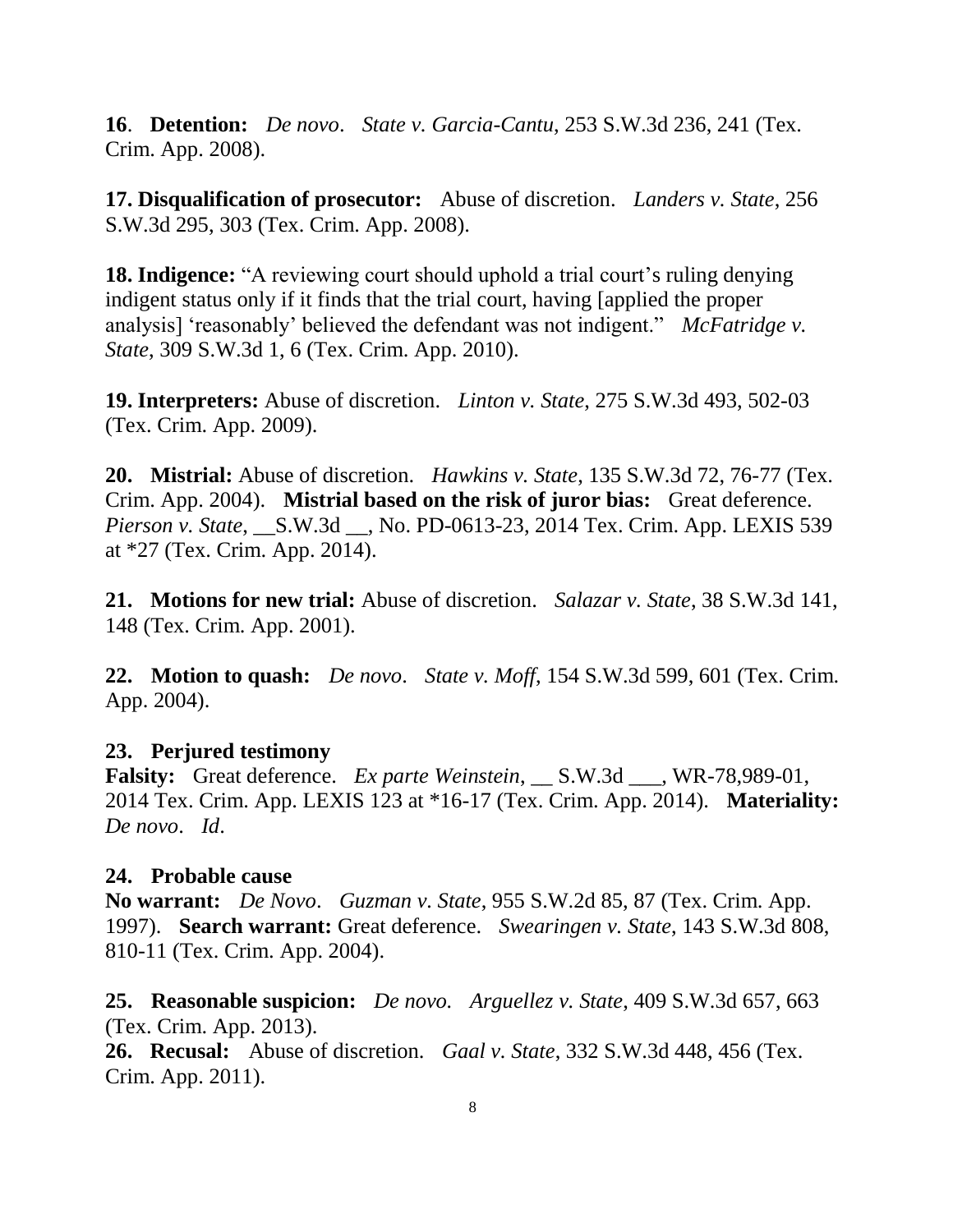#### **27. Speedy trial**

**Fact issues:** Abuse of discretion. *Cantu v. State*, 253 S.W.3d 273, 282 (Tex. Crim. App. 2008). **Legal issues**: *De novo*. *Id*. **Balancing test**: *De novo. Id.*

**28. Standing:** *De novo*. *Parker v. State*, 182 S.W.3d 923, 925 (Tex. Crim. App. 2006).

**29. Statutory construction:** *De novo. Williams v. State*, 253 S.W.3d 673, 677 (Tex. Crim. App. 2008).

**30. Substitution of counsel**: Abuse of discretion. *King v. State*, 29 S.W.3d 556, 566 (Tex. Crim. App. 2000).

**31. Voir dire:** Abuse of discretion. *Gonzales v. State*, 353 S.W.3d 826, 830 (Tex. Crim. App. 2011); *Green v. State*, 934 S.W.2d 92, 106 (Tex. Crim. App. 1996).

**32. Voluntariness of confession:** Great deference. *Carter v. State*, 309 S.W.3d 31, 41-42 (Tex. Crim. App. 2010).

**33. Voluntariness of consent to search:** Great deference/clearly erroneous. *Meekins v. State*, 340 S.W.3d 454, 460 (Tex. Crim. App. 2011).

### **C. Presumptions regarding trial court's rulings**

The trial court's ruling will be upheld if it was right for any reason, even if the trial court explicitly stated the wrong reason. *Romero v. State*, 800 S.W.2d 539, 543 (Tex. Crim. App. 1990). The prevailing party is entitled to the strongest legitimate view of the facts and all reasonable inferences that may be drawn from those facts. *State v. Weaver*, 349 S.W.3d 521, 525 (Tex. Crim. App. 2011).

### **1. No fact findings**

When findings of fact are not entered, the appellate court assumes the trial court made implicit findings of fact that support its ruling, and the evidence is viewed in the light most favorable to the ruling. *Ross v. State*, 32 S.W.3d 853, 855 (Tex. Crim. App. 2000). The trial court is free to disbelieve even uncontroverted testimony, and an appellate court will not presume that the trial court's ruling was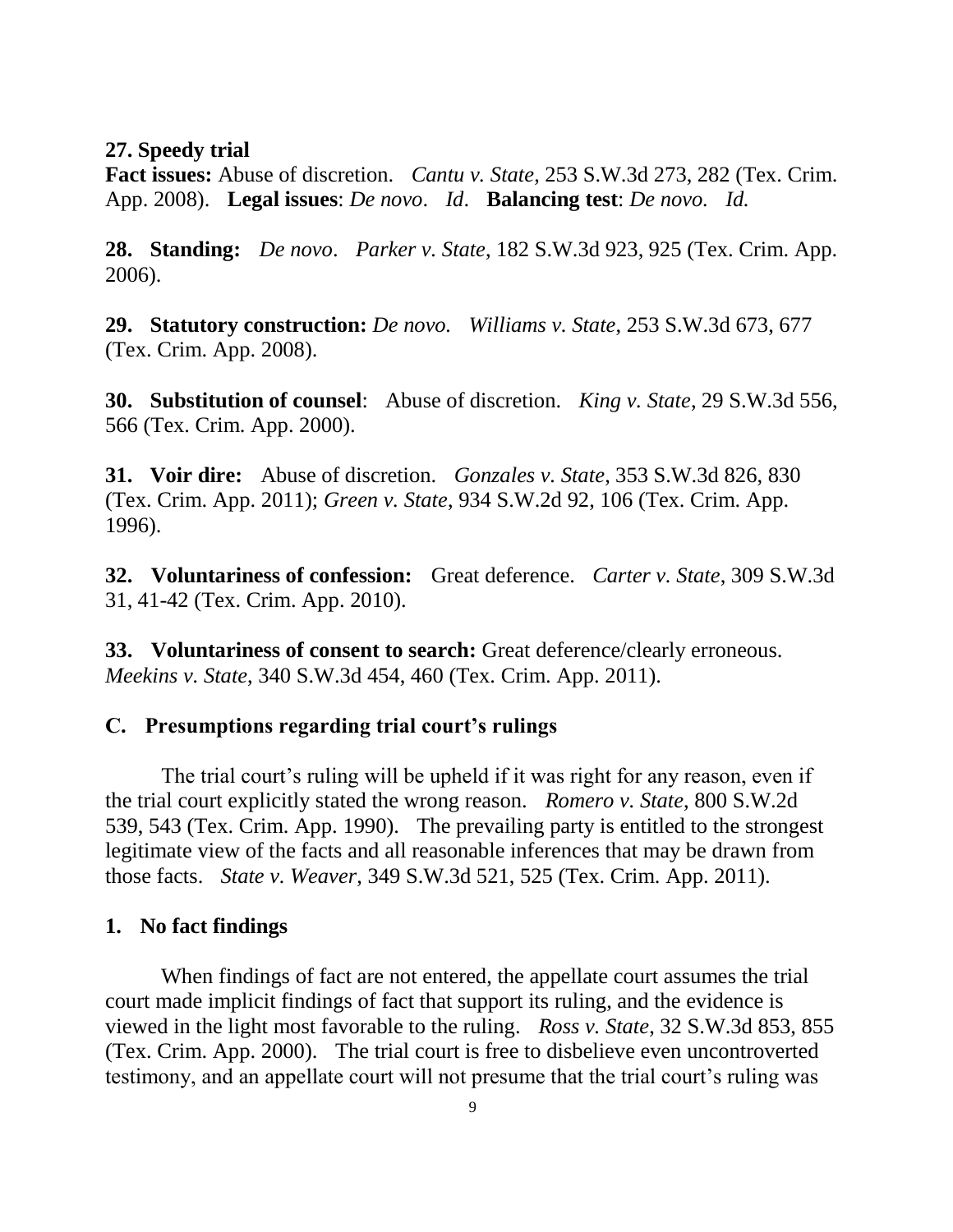based on an incorrect ruling of law. *Id*.<sup>2</sup> "If a non-prevailing party wishes to avoid the effects of these appellate presumptions, then it should attempt to get the rationale for the trial court's ruling on the record through either a verbal explanation at the hearing or express findings of fact and conclusions of law." *Id.*

*State v. Cullen*, 195 S.W.3d 696, 699 (Tex. Crim. App. 2006), held that upon the request of the losing party on a motion to suppress, the trial court *must* make findings of fact and conclusions of law adequate to allow an appellate court to review the trial court's application of the law to the facts. Findings may be orally stated on the record or in writing, served on the parties within 20 days of the trial court's ruling. *Id*. at 699-700.

#### **2. Fact findings**

 $\overline{a}$ 

If the trial judge makes express findings of fact, the appellate court must determine whether those findings are supported by the evidence, which is viewed in the light most favorable to the ruling. *State v. Kelly*, 204 S.W.3d 808 (Tex. Crim. App. 2006). If the trial court's findings are incomplete and the resolution of a fact issue that could be dispositive of the case has not been made, the court of appeals should remand to the trial court for findings as to that issue, regardless of whether fact findings were originally requested. *State v. Elias,* 339 S.W.3d 667, 676 (Tex. Crim. App. 2011). "[T]he trial court, once having taken it upon itself to enter specific findings and conclusions *sua sponte*, nevertheless assumed an obligation to make findings and conclusions that were adequate and complete, covering every potentially dispositive issue that might reasonably be said to have arisen in the course of the suppression proceedings." *Id.* The Court continued:

The omission of findings and conclusions with respect to this potentially dispositive fact constitutes a 'failure . . . to act' for purposes of Rule 44.4 of the Rules of Appellate Procedure; because such a

<sup>&</sup>lt;sup>2</sup>An exception to *Ross* arises in indigency determinations. A trial judge may not simply disbelieve a defendant's evidence *prima facie* showing of indigence. Rather, the trial judge must accept that evidence unless there is some reason on the record to justify its rejection. *Whitehead v. State*, 130 S.W.3d 866, 875 (Tex. Crim. App. 2004). Absent a reasonable, articulable basis in the record to show the defendant's *prima facie* showing is inaccurate or untrue, a trial court must accept the evidence as sufficient. But the State need not actually present rebuttal evidence to carry its burden; the defendant's own evidence can cast doubt on his indigence. *McFatridge v. State*, 309 S.W.3d 1, 6 n 20 (Tex. Crim. App. 2010). A defendant's own evidence that shows his expenses are unreasonable can justify a trial court determination that he is not indigent. *Tuck v. State*, 215 S.W.3d 411, 415 (Tex. Crim. App. 2007).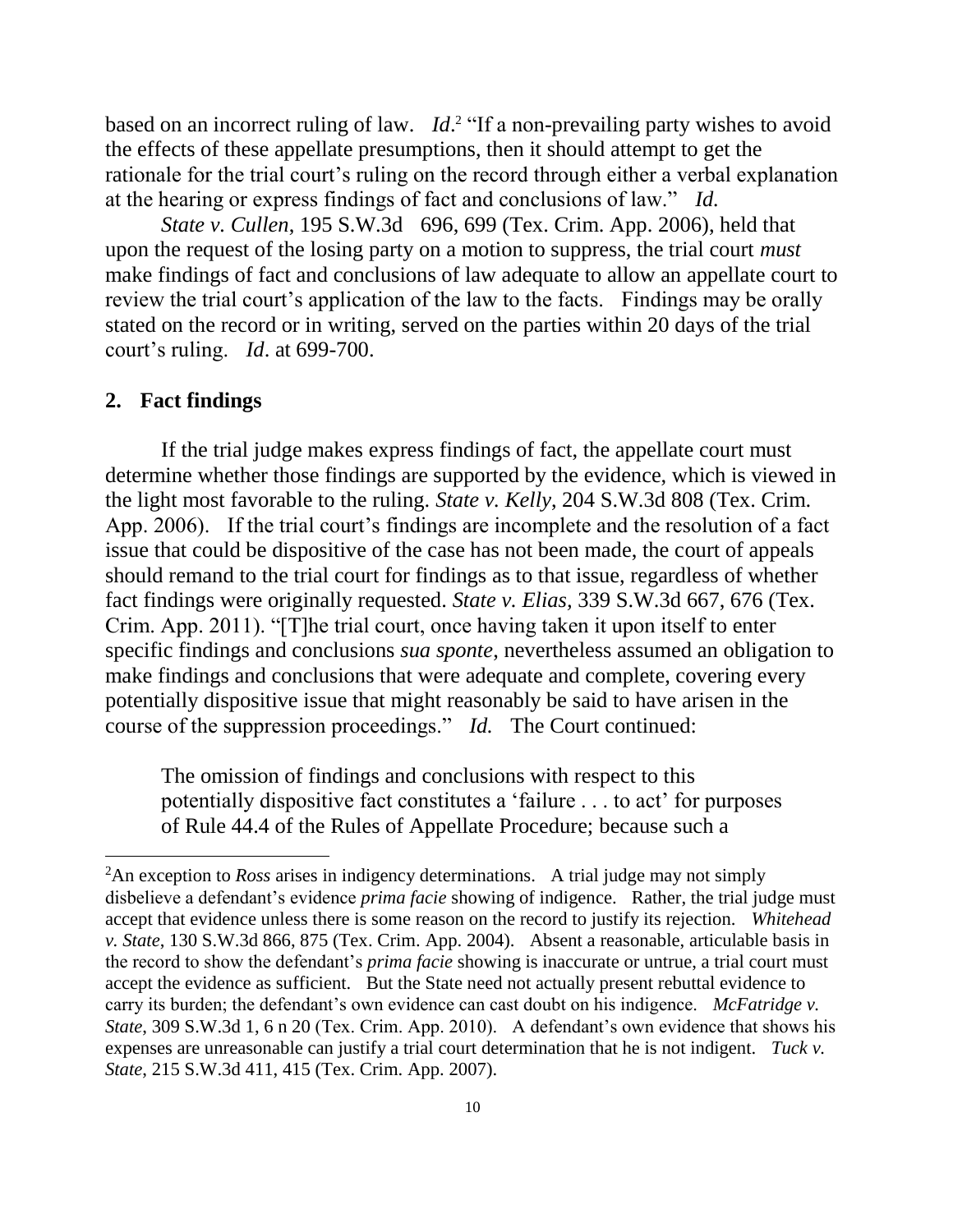failure is remediable by way of retroactive findings and conclusions upon remand, the court of appeals was authorized to remand the cause to the trial court with directions to supplement the record with the missing findings and conclusions. We hold that the court of appeals erred to affirm the trial court's ruling on the motion to suppress without first remanding the cause for the entry of supplemental findings of fact and conclusions of law under Rule 44.4. By this holding, we avoid the kind of appellate speculation that we decried in *Cullen*, and assure that appellate review of the legality of the initial stop will be based upon the actual findings of the judicial entity to which the fact finding function is institutionally assigned-the trial court.

#### *Id.*

*State v. Mendoza*, 365 S.W.3d 666 (Tex. Crim. App. 2012), reiterated that appellate courts should determine what the trial court actually believed rather than what it may have believed. *Id*. at 670-71. In that case, the trial judge included fact findings that merely stated what various witnesses testified to or what they "believed" or "felt" instead of what facts the trial court actually found to be true. The Court of Criminal Appeals characterized these findings as "weasel words," which, when combined with "factual juxtapositions" within the findings created doubt that the judge "fully credited [the officer's] version of events." *Id*. at 671.

*Elias* and *Mendoza* suggest that a remand is always necessary if the trial court's findings are incomplete or conflicting. However, in *State v. Mazuca*, 375 S.W.3d 294 (Tex. Crim. App. 2012), the Court found "nothing to be gained from a remand" for additional findings on attenuation of the taint because there was little testimony pertaining to [the issue] and none that seems particularly to have called for the trial court to evaluate witness credibility and demeanor." *Id*. at 308, n.70. Similarly, *State v. Weaver*, 349 S.W.3d 521 (Tex. Crim. App. 2011), noted that if the facts are not in dispute, a remand for additional findings is not required. *Id.* at 528, n.34.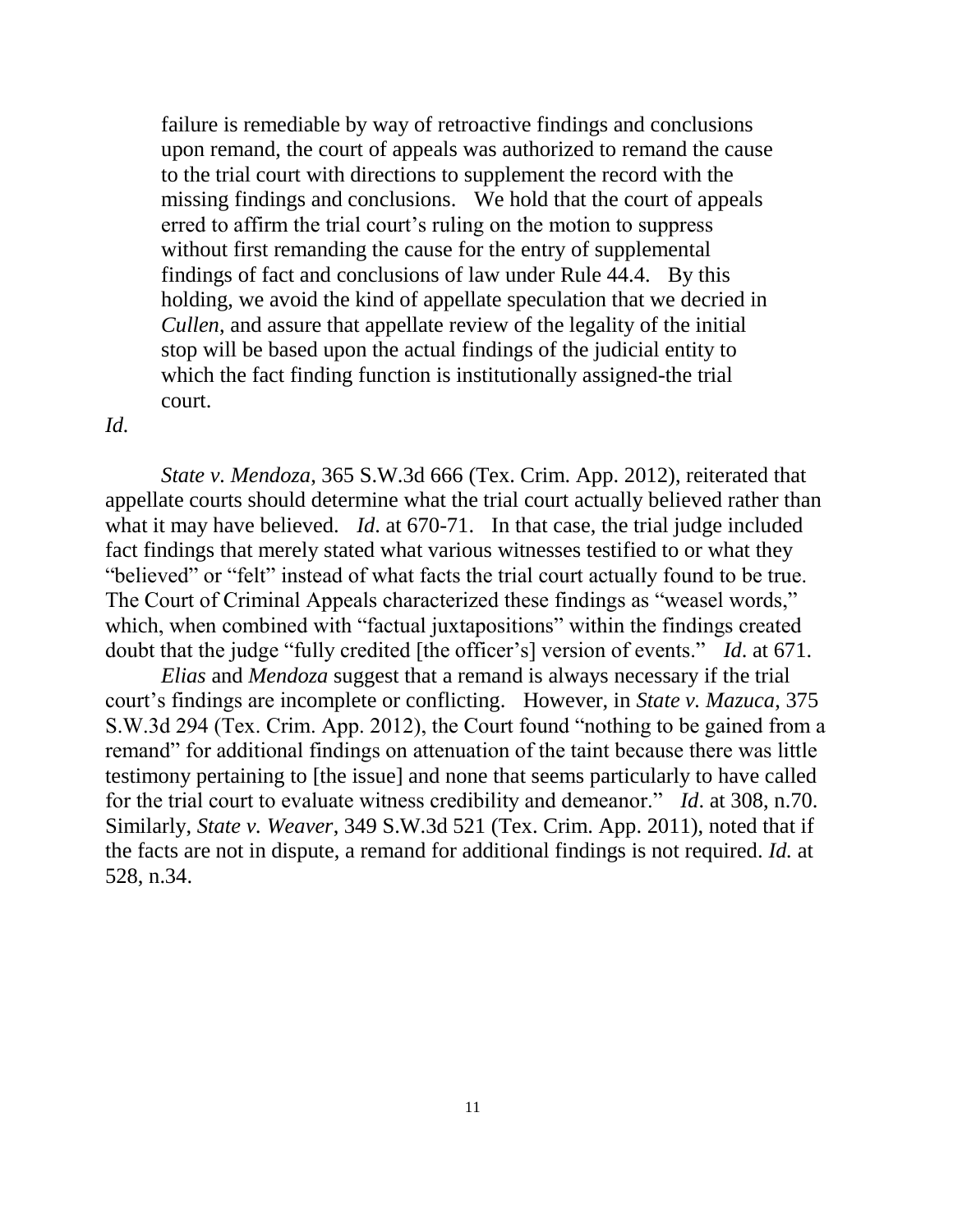# **II. Sufficiency of the evidence review**

## **A. Legal sufficiency**

In addressing legal sufficiency, the reviewing court considers all the evidence in the light most favorable to the verdict and determines whether any rational trier of fact could have found all the elements of the offense beyond a reasonable doubt. The reviewing court must assume that the jury resolved all conflicts in the testimony in favor of the verdict of guilt. *Jackson v. Virginia*, 443 U.S. 307, 99 S.Ct. 2781, 61 L.Ed.2d 560 (1979). All the evidence admitted at trial, even if improperly admitted, must be considered in a sufficiency review. *Porier v. State*, 662 S.W.2d 602, 609 (Tex. Crim. App. 1984). Juries are permitted to draw multiple reasonable inferences from the evidence as long as each inference is supported by the evidence and is not based on mere speculation. *Hooper v. State*, 214 S.W.3d 9, 15 (Tex. Crim. App. 2007).

Sufficiency of the evidence should be measured by the elements of the offense as defined by the hypothetically correct jury charge for the case. Such a charge would be one that accurately sets out the law, is authorized by the indictment, does not unnecessarily increase the State's burden of proof or unnecessarily restrict the State's theories of liability, and adequately describes the particular offense for which the defendant was tried."

*Malik v. State*, 953 S.W.2d 234, 240 (Tex. Crim. App. 1997).

The hypothetically correct jury charge includes statutory elements alleged in the indictment. *Cada v. State*, 334 S.W.3d 766, 773-74 (Tex. Crim. App. 2011), and statutory definitions. *Geick v. State,* 349 S.W.3d 542, 547-48 (Tex. Crim. App. 2011). The hypothetically correct jury charge does not include allegations needlessly pled that give rise to an immaterial variance. *Gollihar v. State*, 46 S.W.3d 243, 256 (Tex. Crim. App. 2001).

#### **B. Factual sufficiency**

*Brooks v. State*, 323 S.W.3d 893 (Tex. Crim. App. 2010) overruled *Clewis v. State*, 922 S.W.2d 126, 129 (Tex. Crim. App. 1996), which established the factual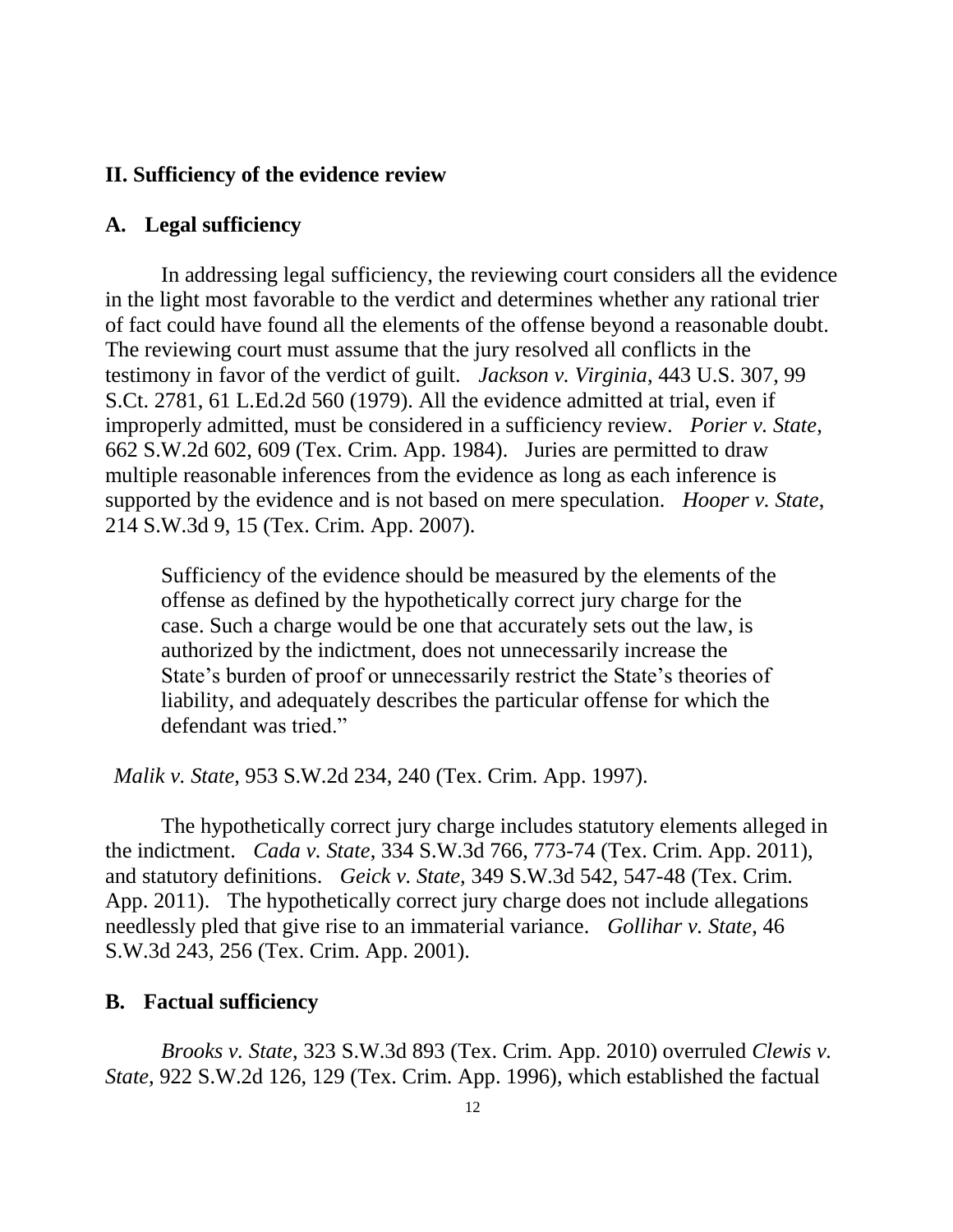sufficiency standard of reviewing elements of the offense in criminal cases. *Brooks* set aside the factual sufficiency standard of review and held, "[T]he *Jackson v. Virginia* standard is the only standard that a reviewing court should apply in determining whether the evidence is sufficient to support each element of a criminal offense that the State is required to prove beyond a reasonable doubt." *Id*. at 911.

# **C. Sufficiency of evidence to support an adverse finding on an issue on which the defendant bears the burden of proof**

When an appellant asserts that there is no evidence to support an adverse finding on which she had the burden of proof, we construe the issue as an assertion that the contrary was established as a matter of law. We first search the record for evidence favorable to the finding, disregarding all contrary evidence unless a reasonable factfinder could not. If we find no evidence supporting the finding, we then determine whether the contrary was established as a matter of law.

*Matlock v. State*, 392 S.W.3d 662, 669 (Tex. Crim. App. 2013).

"Only if the appealing party establishes that the evidence conclusively proves his affirmative defense and 'that no reasonable jury was free to think otherwise,' may the reviewing court conclude that the evidence is legally insufficient to support the jury's rejection of the defendant's affirmative defense." *Id.* at 670.

## **D. Sufficiency of the evidence to support revocation of community supervision**

"For issues governed by the less rigorous burden of proof of 'preponderance of the evidence,' the appellate standard of review for legal sufficiency is [] less rigorous. For probation-revocation cases, we have described the appellate standard of review as whether the trial court abused its discretion." *Hacker v. State*, 389 S.W.3d 860, 865 (Tex. Crim. App. 2013).

## **III. Harmless error review**

Neither the appellant nor the State bears the burden of demonstrating harm or harmlessness of the error. Instead, it is the appellate court's responsibility to review the record and make this determination*. Johnson v. State*, 43 S.W.3d 1, 5 (Tex. Crim. App. 2001).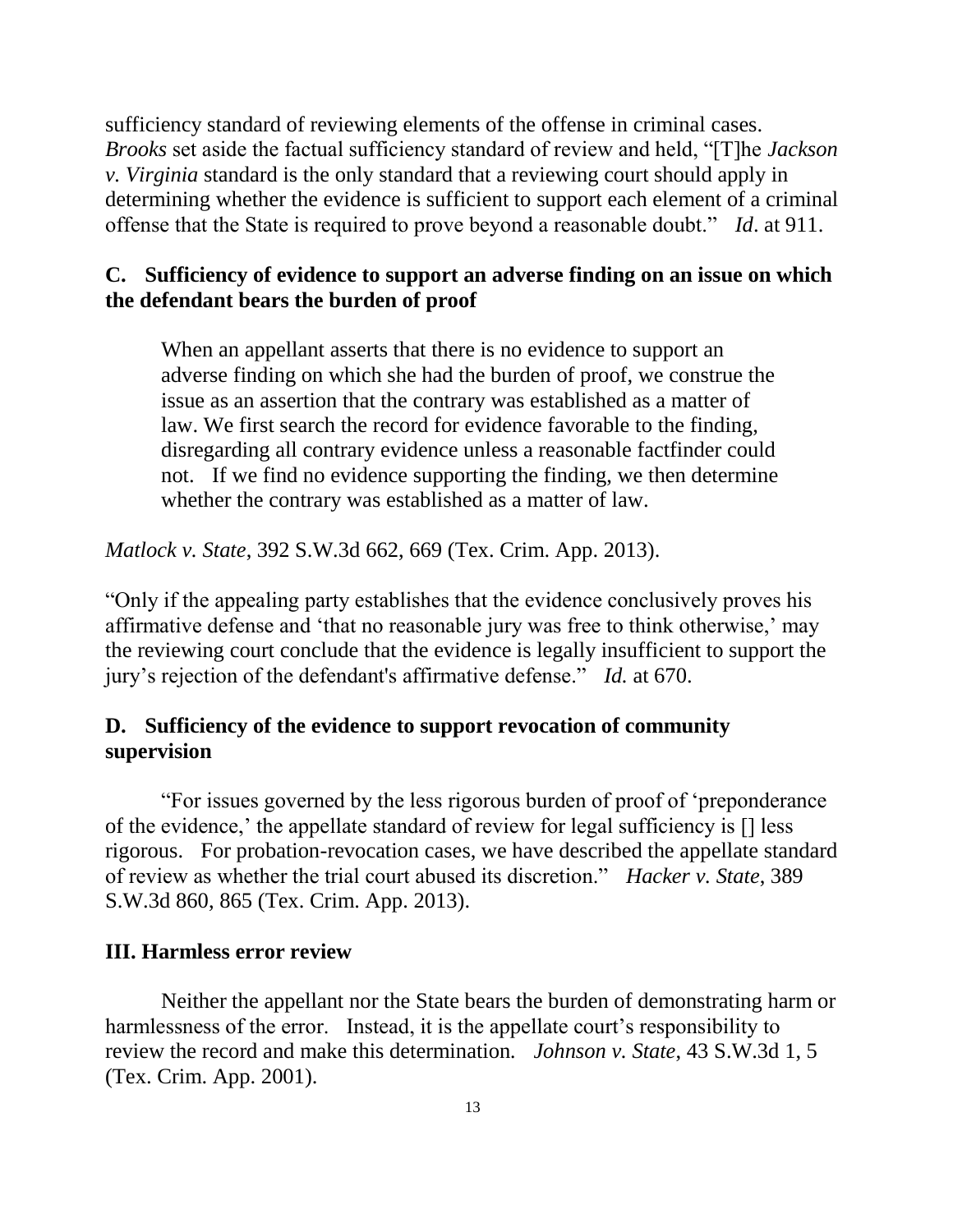"Except for certain federal constitutional errors labeled by the United States Supreme Court as 'structural,' no error, whether it relates to jurisdiction, voluntariness of a plea, or any other mandatory requirement, is categorically immune to a harmless error analysis." *Cain v. State*, 947 S.W.2d 262, 264 (Tex. Crim. App. 1997).

An error is "structural" only if it is the kind of error that affects the framework in which the trial takes place and defies analysis by harmless error standards. *Arizona v. Fulminante*, 499 U.S. 279, 309, 111 S.Ct. 1246, 1264, 113 L.Ed.2d 302 (1991). The Supreme Court has declared as structural error: 1) the total deprivation of counsel at trial; 2) a biased judge; 3) the unlawful exclusion of members of the defendant's race from a grand jury; 4) denial of the right to self-representation at trial; 5) denial of the right to a public trial; and 6) a defective reasonable doubt instruction. *Johnson v. United States*, 520 U.S. 461, 468 (1997).

### **A. Constitutional error**

TEX. R. APP. PRO. 44.2 (a) provides:

Constitutional error. If the appellate record in a criminal case reveals constitutional error that is subject to a harmless error review, the court of appeals must reverse a judgment of conviction or punishment unless the court determines beyond a reasonable doubt that the error did not contribute to the conviction or punishment.

In *Snowden v. State*, 353 S.W.3d 815, 821-22 (Tex. Crim. App. 2011), the Court reformulated the *Harris v. State*<sup>3</sup> factors for a Rule 44.2(a) analysis, by eliminating the first and last *Harris* factors–the "source of the error" and "whether declaring the error harmless would encourage the State to repeat it with impunity." The proper harm analysis under Rule 44.2(a) examines the nature of the error, whether it was emphasized by the State, the probable implications of the error, and the weight the jury would likely have assigned to it. *Id*. at 822.

The following have been held to be constitutional errors, subject to Rule  $44.2(a):$ <sup>4</sup>

 $\overline{a}$ 

<sup>3</sup> 790 S.W.2d 568 (Tex. Crim. App. 1989).

<sup>&</sup>lt;sup>4</sup>This is a non-exclusive list.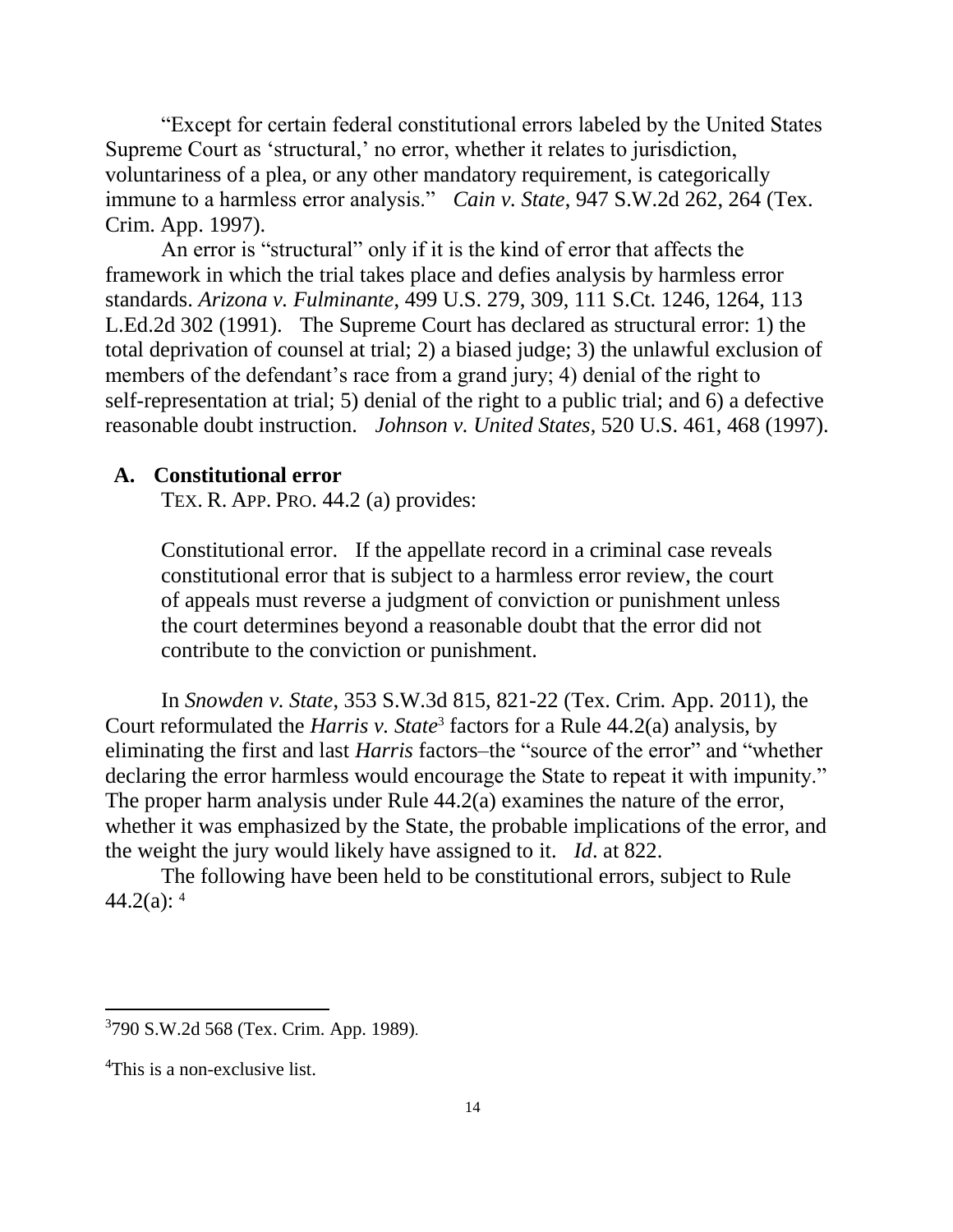1. A comments on a defendant's failure to testify violates the right against self-incrimination and is subject to a Rule 44.2 (a) analysis. *Snowden*, 353 S.W.3d at 818.

2. The State's failure to elect between offenses violates a defendant's rights to notice and a unanimous jury verdict. *Phillips v. State*, 193 S.W.3d 904, 913 (Tex. Crim. App. 2006).

3. The denial of an interpreter violates a defendant's Sixth Amendment right to confrontation. *Garcia v. State*, 149 S.W.3d 135, 145 (Tex. Crim. App. 2004).

4. "Shackling error may rise to the level of constitutional error when the record reflects a reasonable probability that the jury was aware of the defendant's shackles." *Bell v. State*, 415 S.W.3d 278, 283 (Tex. Crim. App. 2013).

5. *Crawford* error violates the Sixth Amendment and is subject to a Rule 44.2(a) analysis, considering the following factors:

the importance of the hearsay to the State's case; whether the hearsay evidence was cumulative of other evidence; the presence or absence of evidence corroborating or contradicting the hearsay testimony on material points; and the overall strength of the prosecution's case.

*Davis v. State*, 203 S.W.3d 845, 854 (Tex. Crim. App. 2006).

6. Denial of the right to cross-examine the State's intoxilyzer expert denied the defendant's right to present a defense and violated due process. *Holmes v. State*, 323 S.W.3d 263, 173-74 (Tex. Crim. App. 2010).

7. A venireperson's withholding of material information during voir dire interferes with the ability to select an impartial jury and is subject to a Rule 44.2(a) harm analysis. *Franklin v. State*, 138 S.W.3d 351, 353-58 (Tex. Crim. App. 2004).

## **B. Non-constitutional error**

TEX. R. APP. PRO. 44.2(b) provides:

Other Errors. Any other error, defect, irregularity, or variance that does not affect substantial rights must be disregarded.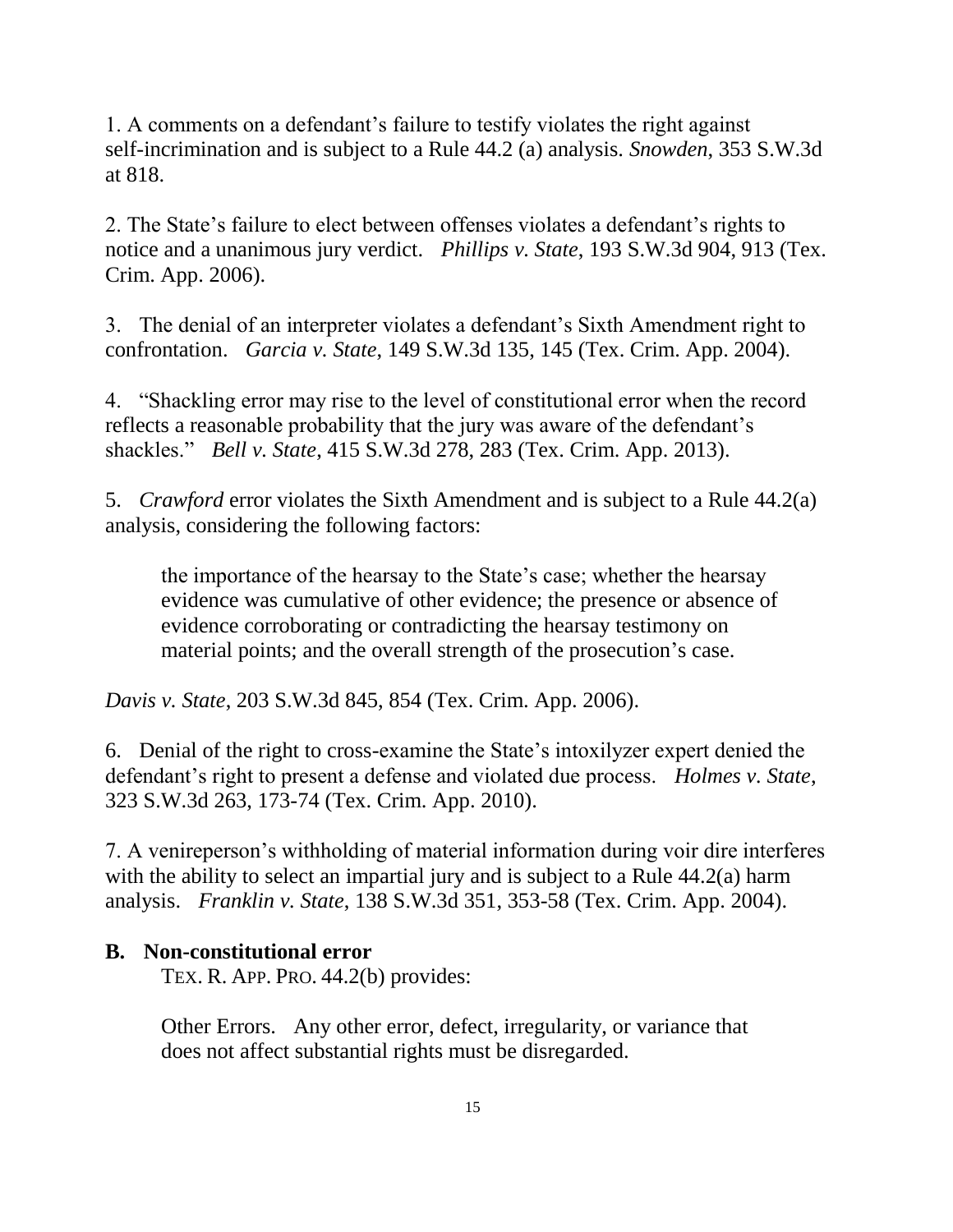An error affects a substantial right when it has a substantial and injurious effect or influence on the jury's verdict. *Barshaw v. State*, 342 S.W.3d 91, 94 (Tex. Crim. App. 2011). "A conviction must be reversed for non-constitutional error if the reviewing court has grave doubt that the result of the trial was free from the substantial effect of the error." *Id.* A judge has a grave doubt when "the matter is so evenly balanced that he feels himself in virtual equipoise as to the harmlessness of the error." *Id.* The factors utilized to conduct a harm analysis set out in *Harris v. State*, 790 S.W.2d 568 (Tex. Crim. App. 1989), are "not helpful" in a Rule 44.2(b) analysis and are "unnecessarily limiting." *Mason v. State*, 322 S.W.3d 251, 257 n10 (Tex. Crim. App. 2010).

Without listing all the errors that have been held to be non-constitutional, generally speaking, a mere statutory violation is non constitutional error.<sup>5</sup> Failure to adhere to a statutory procedure serving to protect a constitutional provision is a violation of the statute, not a violation of the constitutional provision itself. *Hughes v. State*, 24 S.W.3d.833, 837 n.2 (Tex. Crim. App. 2000). "Exclusions of evidence are unconstitutional only if they 'significantly undermine fundamental elements of the accused's defense.'" *Potier v. State*, 68 S.W.3d 657, 666 (Tex. Crim. App. 2002). When the exclusion of defense evidence does not prevent the defendant from presenting a defense and the evidence excluded would have only "incrementally" furthered appellant's defensive theory, error in excluding the evidence is non-constitutional, subject to a Rule 44.2(b) harm analysis. *Walters v. State*, 247 S.W.3d 204, 222 (Tex. Crim. App. 2007).The trial court's failure to admonish a defendant pursuant to TEX. CODE CRIM. PROC. art. 26.13 is non-constitutional error; but a guilty plea that is involuntary because the defendant was inadequately informed violates due process and is subject to a Rule 44.2(a) harm analysis. *Davidson v. State*, 405 S.W.3d 682, 691 (Tex. Crim. App. 2013).

Denial of a proper defense voir dire question is not a per se violation of the constitutional right to counsel. *Easley*, 2014 Tex. Crim. App. LEXIS 272 at  $*16-17.$ 

Failure to prove venue does not implicate sufficiency of the evidence; it is non-constitutional trial error subject to a Rule 44.2(b) harm analysis. *Schmutz v. State,* \_\_ S.W.3d \_\_, PD-0530-13, 2014 Tex. Crim. App. LEXIS 121, \*12, 15(Tex. Crim. App. 2014).

 $\overline{a}$ 

<sup>5</sup> *Easley v. State*, \_\_S.W.3d\_\_, PD-1509-12, 2014 Tex. Crim. App. LEXIS 272 (Tex. Crim. App. 2014), contains an in-depth discussion of errors that have been held to be non-constitutional. *Id*. at \*10-15.